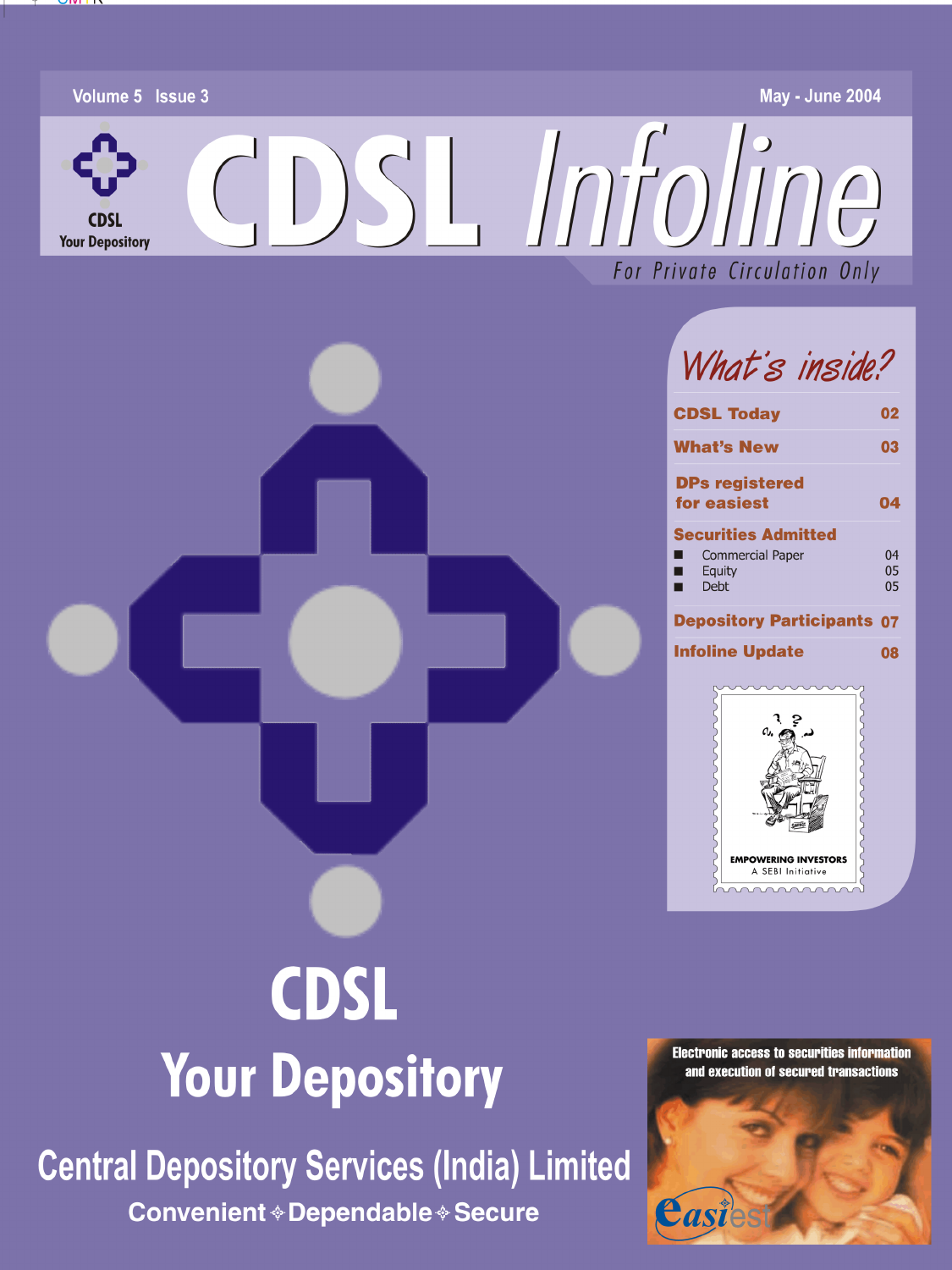# CDSL today : (as of 31.05.2004)

| <b>Security type</b>     | <b>May</b><br>2004 | <b>May</b><br>2003 | <b>May</b><br>2002 |
|--------------------------|--------------------|--------------------|--------------------|
| Equity                   | 4837               | 4663               | 4397               |
| Debt                     | 3387               | 2508               | 1397               |
| <b>Commercial Paper</b>  | 77                 | 77                 | 70                 |
| Government<br>Securities | 101                | 119                | 43                 |

### Securities Admitted

As on May 31, 2004, the equity of 4837 companies has been admitted into CDSL. Further, CDSL has also admitted 3387 debt instruments, like debentures and bonds, for dematerialisation.

## Depository Participants As on May 31, 2004 CDSL has 220 DPs offering live deposi-

tory services in 111 cities across 454 locations in the country.

|                                | <b>May</b><br>2004 | <b>May</b><br>2003 | <b>May</b><br>2002 |
|--------------------------------|--------------------|--------------------|--------------------|
|                                |                    |                    |                    |
| <b>Depository Participants</b> | 220                | 195                | 172                |
| Branch-DPs                     | 250                | 241                | 204                |
| Cities                         | 111                | 112                | 100                |
| Locations                      | 454                | 424                | 355                |

| <b>Securities in CDSL</b> | <b>May</b> | <b>May</b> | May   |
|---------------------------|------------|------------|-------|
|                           | 2004       | 2003       | 2002  |
| Quantity (Crore)          | 1428       | 879        | 526   |
| Value (Rs. in Crore)      | 103338     | 47679      | 31363 |

### Dematerialisation

Over the last one year, the demat volume and value have increased by 62% and 117% respectively.

Settlement **May May May May** 

Quantity (Crore)  $\begin{array}{|c|c|c|c|c|} \hline \end{array}$  54  $\begin{array}{|c|c|c|c|} \hline \end{array}$  46  $\begin{array}{|c|c|c|c|} \hline \end{array}$  41

Value (Rs. in Crore)  $\vert$  5789  $\vert$  3378  $\vert$  3504

2004 2003 2002

### **Settlement**

Over the last one year, the settlement volume and value have increased by 17% and 71% respectively.

|           | <b>May</b> | 'Mav              | May    |
|-----------|------------|-------------------|--------|
|           | 2004       | 2003              | 2002   |
| Investors |            | $671529$   270277 | 149717 |

### Investors

Over the last one year, the number of demat accounts opened by investors in CDSL has increased by 148%.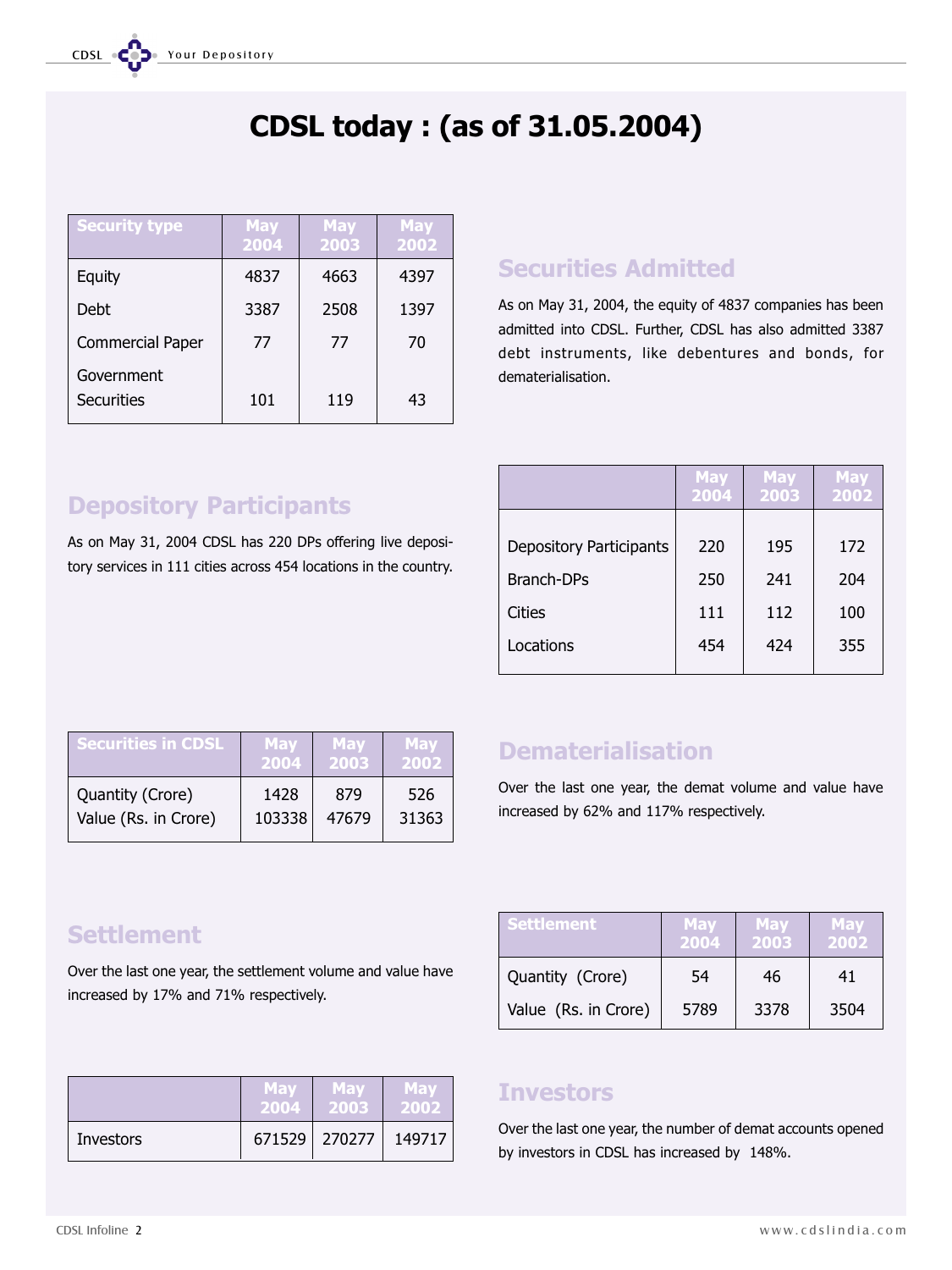### What's New?

#### Registration of New Depository Participants (DPs)

The growing popularity of the CDSL system is best exemplified by the demand from eligible entities for becoming Depository Participants of CDSL. From April to June 2004, 25 more entities (as listed below) have received registration as DPs of CDSL. They are now empowered to facilitate increased convenience for themselves and their clients in managing the settlement function. The distribution of new entities across both, geographical and stock exchange spectrums indicate that the popularity is broad-based.

|                | Growing, broad - based popularity<br>of CDSL system                                                         |                                           |  |  |  |  |  |  |  |
|----------------|-------------------------------------------------------------------------------------------------------------|-------------------------------------------|--|--|--|--|--|--|--|
|                | <b>Sr. Name of Depository</b><br>No. Participant                                                            | <b>Exchange</b><br><b>Affiliated with</b> |  |  |  |  |  |  |  |
|                | Ahmedabad                                                                                                   |                                           |  |  |  |  |  |  |  |
| 1<br>2         | Innovate Securities Pyt. Ltd.<br>Interface Brokerage &                                                      | NSE                                       |  |  |  |  |  |  |  |
| 3              | Research Ltd.<br>Span Caplease Pvt. Ltd.                                                                    | <b>NSE/ASE</b><br><b>BSE/ASE</b>          |  |  |  |  |  |  |  |
|                | <b>Chennai</b>                                                                                              |                                           |  |  |  |  |  |  |  |
| 4              | Apollo Sindhoori Capital<br>Investment Ltd.                                                                 | NSE/BSE                                   |  |  |  |  |  |  |  |
|                | Cochin                                                                                                      |                                           |  |  |  |  |  |  |  |
| 5              | Select Stock Brokers Pvt. Ltd.                                                                              | <b>NSE</b>                                |  |  |  |  |  |  |  |
|                | Kolkata                                                                                                     |                                           |  |  |  |  |  |  |  |
| 6              | Ashika Stock Broking Ltd.                                                                                   | <b>NSE</b>                                |  |  |  |  |  |  |  |
|                | Lucknow                                                                                                     |                                           |  |  |  |  |  |  |  |
| 7              | Seeta Portfolio Management Pvt. Ltd.                                                                        | <b>NSE</b>                                |  |  |  |  |  |  |  |
|                | Mumbai                                                                                                      |                                           |  |  |  |  |  |  |  |
| 8<br>9         | Angel Broking Ltd.<br>Antique Stock Broking Ltd.<br>10 ARJ Securities Pvt. Ltd.                             | <b>BSE</b><br>NSE/BSE<br><b>BSE</b>       |  |  |  |  |  |  |  |
|                | 11 Balance Equity Broking<br>(India) Pvt. Ltd.<br>12 Bonanza Stock Brokers Ltd.                             | <b>NSE</b><br>NSE                         |  |  |  |  |  |  |  |
| 13<br>14       | Hornic Investment Pvt. Ltd.<br>Jamnadas Virji Shares &                                                      | NSE/BSE                                   |  |  |  |  |  |  |  |
| 15             | Stock Brokers Pvt. Ltd.<br>Javeri Fiscal Services Ltd.                                                      | NSE/BSE<br>NSE/BSE/OTCEI                  |  |  |  |  |  |  |  |
| 16             | JM Morgan Stanley Retail<br>Services Pvt. Ltd.                                                              | NSE/BSE                                   |  |  |  |  |  |  |  |
| 17<br>18<br>19 | Networth Stock Broking Ltd.<br>Progressive Share Brokers Pvt. Ltd.<br>Rajchandra Capital Services Pvt. Ltd. | <b>NSE</b><br><b>NSE</b><br><b>BSE</b>    |  |  |  |  |  |  |  |
| 20<br>21       | Sanghvi Savla Stock Brokers Ltd.<br>Shreepati Holdings & Finance                                            | NSE                                       |  |  |  |  |  |  |  |
| 22.            | Pvt. Ltd.<br>Southern Shares and Stock Ltd.                                                                 | NSE/OTCEI<br><b>BSE</b>                   |  |  |  |  |  |  |  |
| 23.            | Unique Stockbro Pvt. Ltd.                                                                                   | <b>BSE</b>                                |  |  |  |  |  |  |  |
|                | <b>New Delhi</b>                                                                                            |                                           |  |  |  |  |  |  |  |
| 24             | Chugh Securities Pvt. Ltd.                                                                                  | <b>BSE/OTCEI</b>                          |  |  |  |  |  |  |  |
|                | Secunderabad                                                                                                |                                           |  |  |  |  |  |  |  |
| 25             | Sripad Securities Ltd.                                                                                      | <b>NSE</b>                                |  |  |  |  |  |  |  |

CDSL has also made available to Clearing Members (CMs) and Beneficial Owners (BOs), several convenient pay-in options like early pay-in, normal pay-in, auto pay-in and BO-level pay-in. CMs/BOs can deliver securities directly to the Clearing Corporation (CC) / Clearing House (CH) through the early pay-in module, immediately after the trade has been executed. BOs can also deliver the securities to the CC/CH directly from their account i.e. without the need of transferring them first to a CM account and then to CC/CH. This enables him to save valuable time - which is the objective of the shorter settlement cycle.

CDSL system also has a facility to pick up the balance available in the BO account at the time of pay-in, even if the available balance is not sufficient to meet the pay-in obligation in full. This reduces the amount of loss, if any, which may arise on account of failure to deliver full quantity due to the non-picking of available quantity. Further, information on such shortfall is made available to CMs even through CDSL's internet facility-easi on almost real time basis, continuously.

#### Frequent change of names by listed companies

SEBI had vide its circular No. SMDRP/POLICY/CIR- 8/99 dated April 26, 1999 directed that companies who change their name suggesting any new line of business (including software business), should disclose the turnover and income, etc., from such new activities separately in the quarterly/annual results required to be submitted/published in compliance with these clauses.

In addition to the above provisions, SEBI has now directed vide its circular No. SEBI/MRD/Policy/AT/Cir-20/2004 dated April 30, 2004, that all listed companies, which decide to change their names, shall be required to comply with the following conditions:

- A time period of atleast 1 year should have elapsed from the last name change
- Atleast 50% of its total revenue in the preceding 1 year period should have been accounted for by the new activity suggested by the new name
- The new name along with the old name shall be disclosed through the web sites of the respective stock exchange/s where the company is listed and also through the EDIFAR web site for a continuous period of one year, from the date of the last name change.

#### 'Securities Market Awareness Campaign' (SMAC) Program

Under the aegis of SEBI's initiative 'Securities Market Awareness Campaign' to 'empower the common investor through education', CDSL in association with the Stock Exchange, Mumbai (BSE) has held 14 investor awareness seminars at Goa, Karnataka and Maharashtra. The response received from the various centers has been overwhelming. Further seminars are scheduled for the latter half of June, 2004 in the South Gujarat and Vidarbha regions.

#### Meetings with Depository Participants

CDSL held meetings of its New Delhi-based Depository Participants on June 4, 2004 and Kolkata-based Depository Participants on June 11, 2004. The meetings were interactive, productive events where various operational issues before the DPs and the operational and technological advancements made by CDSL in the recent past were discussed.

PSE Securities Limited, a CDSL DP has recently embarked on an expansion of its DP operations in Pune. On June 26, 2004 CDSL held a meeting with sub-brokers of PSE Securities Limited at Pune, including a training session on operational and documentation procedures.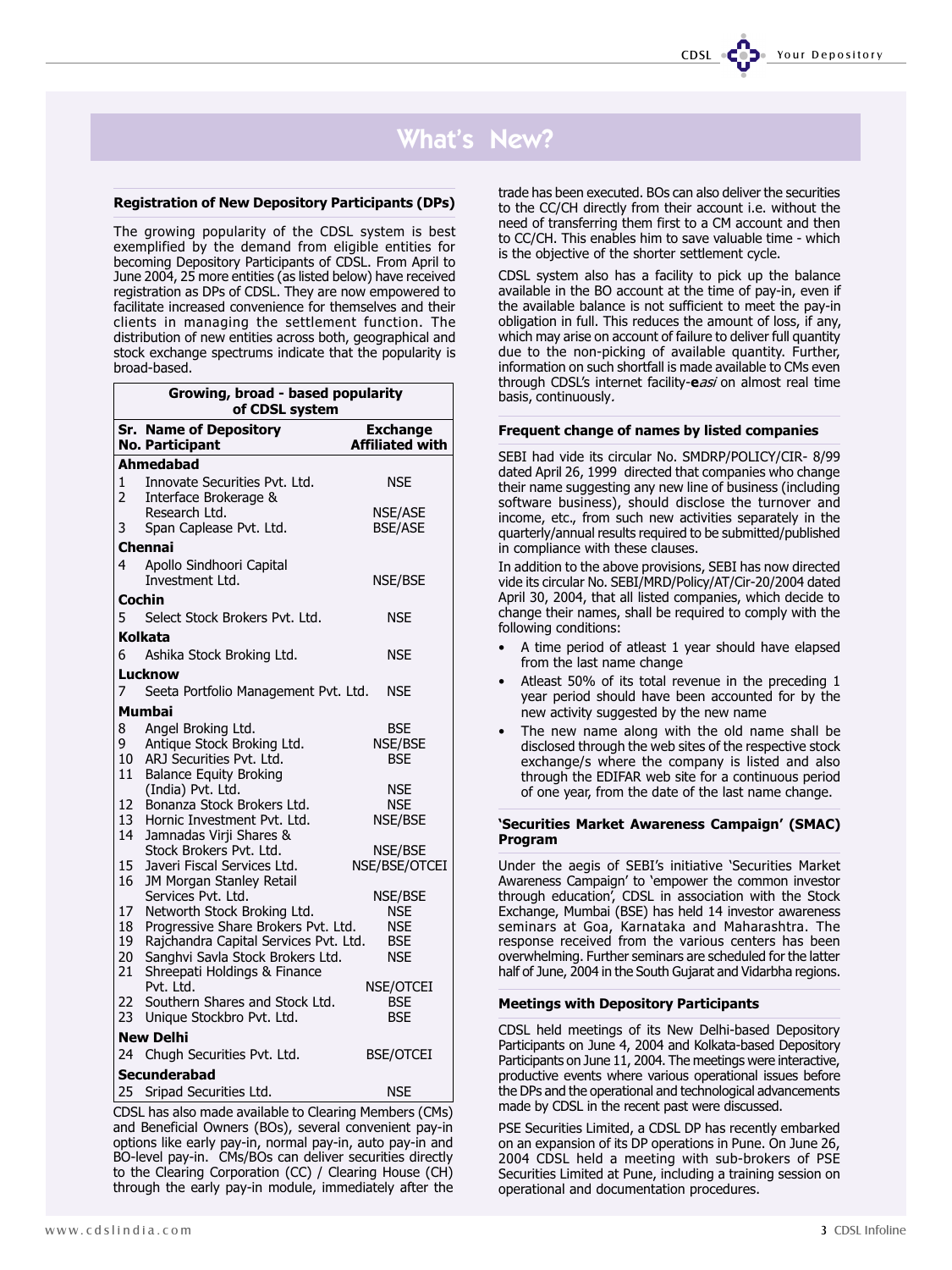### List of DPs registered for easiest services.

| Sr.<br>No.     | <b>DPID</b> | <b>DP NAME</b>                                  | <b>City</b> | Sr.<br>No. | <b>DPID</b> | <b>DP NAME</b>                                     | <b>City</b>      |
|----------------|-------------|-------------------------------------------------|-------------|------------|-------------|----------------------------------------------------|------------------|
| $\mathbf{1}$   | 12029300    | Shah Investors Home Ltd.                        | Ahmedabad   | 25         | 13025600    | Sahara India Financial                             |                  |
| $\overline{2}$ | 12016402    | Uttam Financial Services Ltd.                   | Chandigarh  |            |             | Corporation Ltd.                                   | Mumbai           |
| 3              | 13017400    | Madras Stock Exchange Ltd.                      | Chennai     | 26         | 12018500    | Saikripa Securites Ltd.                            | Mumbai           |
| 4              | 12023900    | Cochin Stock Brokers Ltd.                       | Cochin      | 27         | 12027000    | Sam Global Securities Ltd.                         | Mumbai           |
| 5              | 12016404    | Uttam Financial Services Ltd.                   | Dehradun    | 28         | 12027001    | Sam Global Securities Ltd.                         | Mumbai           |
| 6              | 12030700    | PCS Securities Ltd.                             | Hyderabad   | 29         | 12012100    | Suresh Rathi Securities Pvt. Ltd.                  | Mumbai           |
| 7              | 12019103    | Sam Global Securities Ltd.                      | Kolkata     | 30         | 12028900    | Sushil Finance Consultants Ltd.                    | Mumbai           |
| 8              | 12025400    | <b>LSE Securities Ltd.</b>                      | Ludhiana    | 31         | 12012000    | SVV Shares & Stock Brokers<br>Pvt. Ltd.            | Mumbai           |
| 9              | 12013200    | Asit C. Mehta Investment<br>Intermediaries Ltd. | Mumbai      | 32         | 12018600    | Sykes & Ray Equities (India) Ltd.                  | Mumbai           |
| 10             | 12012500    | Churiwala Securities Pvt. Ltd.                  | Mumbai      | 33         | 12020900    | The Omniscient Securities Pyt. Ltd.                | Mumbai           |
| 11             | 12023000    | Emkay Share & Stock                             |             | 34         | 13025900    | Union Bank Of India                                | Mumbai           |
|                |             | Brokers Pvt. Ltd.                               | Mumbai      | 35         | 12011100    | Vijan Share & Securities Pvt. Ltd.                 | Mumbai           |
| 12             | 12032400    | Finance Monitor (India) Pvt. Ltd.               | Mumbai      | 36         | 12025500    | Wellworth Shares And Stock                         |                  |
| 13             | 12010800    | Gandhi Securities & Inv. Pvt. Ltd.              | Mumbai      |            |             | Broking Ltd.                                       | Mumbai           |
| 14             | 13014900    | Global Trust Bank Ltd.                          | Mumbai      | 37         | 12014100    | Alankit Assignments Ltd.                           | New Delhi        |
| 15             | 12016900    | J. G. Shah Financial Consultants<br>Pvt. Ltd.   | Mumbai      | 38         | 12030900    | <b>Exponential Financial Services</b><br>Pvt. Ltd. | <b>New Delhi</b> |
| 16             | 12020000    | Joindre Capital Services Ltd.                   | Mumbai      | 39         | 12024600    | Express Securities Pvt. Ltd.                       | New Delhi        |
| 17             | 12017500    | Kantilal Chhaganlal Securities                  |             | 40         | 12020600    | Globe Capital Market Ltd.                          | <b>New Delhi</b> |
|                |             | Pvt. Ltd.                                       | Mumbai      | 41         | 12022900    | Master Capital Services Ltd.                       | <b>New Delhi</b> |
| 18             | 12010200    | Khambatta Securities Ltd.                       | Mumbai      | 42         | 12019100    | Sam Global Securities Ltd.                         | New Delhi        |
| 19             | 12030000    | LKP Shares & Securities Ltd.                    | Mumbai      | 43         | 12019101    | Sam Global Securities Ltd.                         | New Delhi        |
| 20             | 12024700    | Mangal Keshav Securities Ltd.                   | Mumbai      | 44         | 12016400    | Uttam Financial Services Ltd.                      | <b>New Delhi</b> |
| 21             | 12011300    | Prabhudas Lilladher Pvt Ltd.                    | Mumbai      | 45         | 12025800    | Zuari Investments Ltd.                             | New Delhi        |
| 22             | 12030800    | Pratibhuti Viniyog Ltd.                         | Mumbai      | 46         | 12029800    | Capstocks & Securities                             | Thiruvanan-      |
| 23             | 12032300    | Rooshnil Securities Pvt. Ltd.                   | Mumbai      |            |             | (India) Pvt. Ltd.                                  | thapuram         |
| 24             | 12029000    | R R S Shares & Stock Brokers<br>Pvt. Ltd.       | Mumbai      | 47         | 12027400    | SDFC Securities Ltd.                               | Vadodara         |

### Commercial Paper admitted with CDSL

| Sr. No.          | <b>Issuer Name</b>                | Sr. No. | <b>Issuer Name</b>                        | Sr. No. | <b>Issuer Name</b>                 |
|------------------|-----------------------------------|---------|-------------------------------------------|---------|------------------------------------|
| $\mathbf{1}$     | Aarti Industries Ltd.             | 24      | Godrej Industries Ltd.                    | 45      | National Fertilizers Ltd.          |
| 2                | Add Pens Ltd.                     | 25      | Grasim Industries Ltd.                    | 46      | NRB Bearings Ltd.                  |
| 3                | Alembic Ltd.                      | 26      | Gujarat Ambuja Cements Ltd.               | 47      | Omax Auto Ltd.                     |
| 4                | Aventis Corpscience India Ltd.    | 27      | Gujarat Ambuja Exports Ltd.               | 48      | Pantaloon Retail (INDIA) Ltd.      |
| 5                | Bajaj Auto Finance Limted         | 28      | Hindustan Petroleum Corporation Ltd.      | 49      | Phillips Carbon Black Ltd.         |
| $\boldsymbol{6}$ | Balkrishna Industries Ltd.        | 29      | Hindusthan Seals Ltd.                     | 50      | Raymond Apparel Ltd.               |
| $\overline{7}$   | Ballarpur Industries Ltd.         | 30      | Housing Development Finance               | 51      | Repro India Ltd.                   |
| $\,8\,$          | Balmer Lawrie & Company Ltd.      |         | <b>Corporation Limtied</b>                | 52      | Skanska Cementation India Ltd.     |
| 9                | Bharat Petroleum Corporation Ltd. | 31      | Hughes Escorts Communications Ltd.        | 53      | Sterlite Industries (India) Ltd.   |
| 10               | Birla Corporation Ltd.            | 32      | <b>ICICI Home Finance Company Limtied</b> | 54      | Suashish Diamonds Ltd.             |
| 11               | Birla Sun Life Securities Ltd.    | 33      | <b>ICICI Securities and Finance</b>       | 55      | Sudarshan Chemical Industries Ltd. |
| 12               | Cadilla Healthcare Ltd.           |         | Company Ltd.                              | 56      | <b>TANFAC Industries Ltd.</b>      |
| 13               | Century Enka Ltd.                 | 34      | Indian Hotels Ltd.                        | 57      | Tata Chemicals Ltd.                |
| 14               | Cholamandalam Investment &        | 35      | Indian Oil Corporation Ltd.               | 58      | Tata Honeywell Ltd.                |
|                  | Finance Company Ltd.              | 36      | Industrial Development Bank of India      | 59      | Tata Telecom Ltd.                  |
| 15               | Crompton Greaves Ltd.             | 37      | Infrastructure Leasing & Financial        | 60      | The Arvind Mills Ltd.              |
| 16               | Dalmia Cement (Bharat) Ltd.       |         | Services Ltd.                             | 61      | The Bombay Burmah Trading          |
| 17               | E. I. DuPont India Private Ltd.   | 38      | <b>INOX Air Products Ltd.</b>             |         | Corporation Ltd.                   |
| 18               | Elder Pharmaceuticals Ltd.        | 39      | ITI Ltd.                                  | 62      | The Zandu Pharmaceuticals Ltd.     |
| 19               | Esab India Ltd.                   | 40      | J K Industries Ltd.                       | 63      | TIL Ltd.                           |
| 20               | Export-Import Bank of India       | 41      | Lafarge India Private Ltd.                | 64      | Transamerica Apple Distribution    |
| 21               | Garware-Wall Ropes Ltd.           | 42      | Larsen & Toubro Ltd. [L&T]                |         | Finance Private Ltd.               |
| 22               | German Remedies Ltd.              | 43      | Madras Cements Ltd.                       | 65      | Ultramarine & Pigments Ltd.        |
| 23               | Global Trade Finance Private Ltd. | 44      | Moser Baer India Ltd.                     |         |                                    |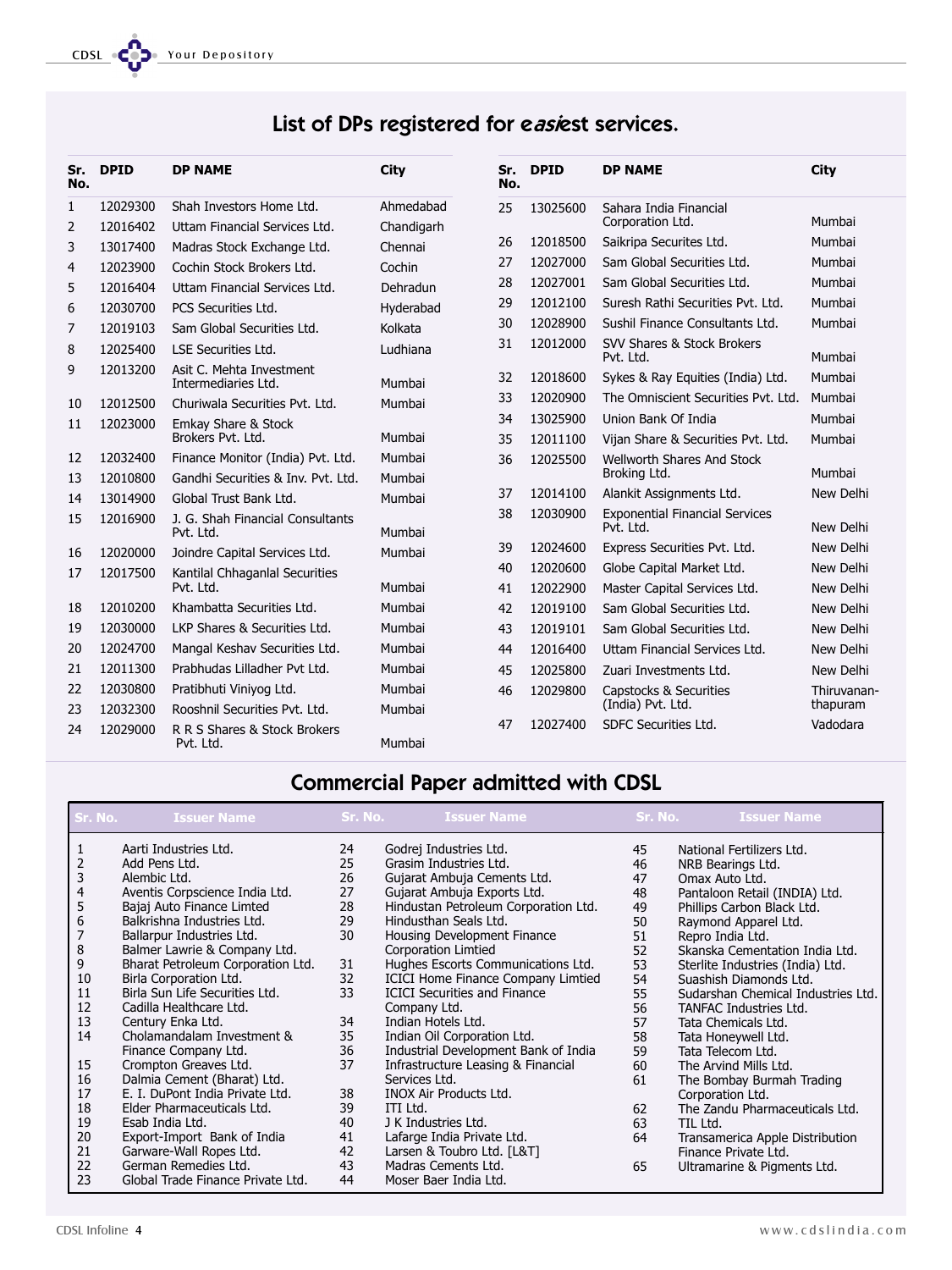CDSL CODe Your Depository

### Equities admitted with CDSL during May - June 2004

| Sr.<br><b>No</b> | <b>ISIN No.</b> | <b>Issuer Name</b>                              | <b>RTA Name</b>                      |
|------------------|-----------------|-------------------------------------------------|--------------------------------------|
|                  |                 |                                                 |                                      |
| 1                | INE489G01014    | Anuh Pharma Ltd.                                | Bigshare Services Pvt. Ltd.          |
| 2                | INE443A01014    | Associated Stone Industries (Kotah) Ltd         | Sharepro Services                    |
| 3                | INE485G01012    | Chambal Agritech Ltd.                           | Zuari Investments Ltd.               |
| $\overline{4}$   | INE535G01014    | Concentric Engineering Private Ltd.             | Sharex (India) Pvt. Ltd.             |
| 5                | INE536G01012    | Concentric Pumps (India) Private Ltd.           | Sharex (India) Pvt. Ltd.             |
| 6                | INE439G01019    | Enterprise International Ltd.                   | Maheshwari Datamatics Pvt. Ltd.      |
| 7                | INE487G01018    | Gyan Developers & Builders Ltd.                 | Integrated Enterprises (India) Ltd.  |
| 8                | INE343G01013    | Hexacom India Ltd.                              | Indus Portfolio Pvt. Ltd             |
| 9                | INE539G01016    | Hutchison Telecom East Ltd.                     | Karvy Computershare Pvt Ltd.         |
| 10               | INE531G01013    | Hutchison Max Telecom Private Ltd.              | Karvy Computershare Pvt Ltd.         |
| 11               | INE894F01025    | Indiabulls Financial Services Ltd.              | Karvy Computershare Pvt Ltd.         |
| 12               | INE455F01017    | Jaiprakash Associates Ltd.                      | Alankit Assignments Ltd.             |
| 13               | INE532G01011    | Jolly Board Ltd.                                | Sharex (India) Pvt. Ltd.             |
| 14               | INE927E01018    | Kamini Finance & Investment Company Ltd.        | Niche Technologies Pvt. Ltd.         |
| 15               | INE426G01016    | Livingroom Lifestyle Ltd.                       | Adroit Corporate Services            |
| 16               | INE387G01010    | Mahavir Aluminium Ltd                           | Alankit Assignments Ltd.             |
| 17               | INE490G01012    | Manganese Ore (India) Ltd.                      | Bigshare Services Pvt. Ltd.          |
| 18               | INE457G01011    | Oriental Veneer Products Ltd.                   | Adroit Corporate Services            |
| 19               | INE534G01017    | Phoenix Global Solutions (India) Private Ltd.   | <b>Tata Consultancy Services</b>     |
| 20               | INE205C01012    | Poly Medicure Ltd.                              | MAS Services Private Ltd.            |
| 21               | INE396G01011    | R R Greenhands Infrastructure India Ltd.        | Cameo Corporate Services Ltd.        |
| 22               | INE158G01015    | Rajendra Mechanical Industries Ltd.             | Bigshare Services Pvt. Ltd.          |
| 23               | INE433G01012    | Sacheta Metals Ltd.                             | Purva Sharegistry India Private Ltd. |
| 24               | INE391G01012    | Sanco Trans Ltd.                                | Cameo Corporate Services Ltd.        |
| 25               | INE375G01015    | The Palani Andavar Mills Ltd.                   | S K D C Consultants Ltd.             |
| 26               | INE054C01015    | The Waterbase Ltd                               | Data Software Research Company Ltd.  |
| 27               | INE440G01017    | Triton Valves Ltd.                              | Canbank Computer Services Ltd.       |
| 28               | INE400A01014    | Tuticorin Alkali Chemicals and Fertilisers Ltd. | Cameo Corporate Services Ltd.        |
| 29               | INE481G01011    | Ultra Tech CemCo Ltd.                           | Sharepro Services                    |
| 30               | INE250G01010    | Unick Fix-A-Form And Printers Ltd               | Pinnacle Share Registry Private Ltd  |
| 31               | INE486G01010    | WTI Advanced Technology Ltd                     | <b>Tata Consultancy Services</b>     |

### Companies, which have admitted debt with CDSL

| Sr. No.                                         | <b>Issuer Name</b>                                                                                                                                                                             | Sr. No.                                      | <b>Issuer Name</b>                                                                                                                                                                                                  | Sr. No.                          | <b>Issuer Name</b>                                                                                                                                                                                    |
|-------------------------------------------------|------------------------------------------------------------------------------------------------------------------------------------------------------------------------------------------------|----------------------------------------------|---------------------------------------------------------------------------------------------------------------------------------------------------------------------------------------------------------------------|----------------------------------|-------------------------------------------------------------------------------------------------------------------------------------------------------------------------------------------------------|
| $\mathbf{1}$<br>2<br>3<br>4<br>5<br>6<br>7<br>8 | Aarti Industires Ltd.<br>Adani Exports Ltd.<br>Aksh Optifibre Ltd.<br>Allahabad Bank<br>Alok Textile Industries Ltd.<br>Amforge Industries Ltd.<br>Andhra Bank<br>Andhra Pradesh Power Finance | 21<br>22<br>23<br>24<br>25<br>26<br>27<br>28 | Bharat Forge Ltd.<br>Bharat Heavy Electricals Ltd.<br><b>Bharat Overseas Bank Ltd</b><br>Bharat Sanchar Nigam Ltd.<br>Bharti Mobile Ltd.<br>Bharti Tele-Ventures Ltd.<br>BOC India Ltd.<br>Borosil Glass Works Ltd. | 42<br>43<br>44<br>45<br>46<br>47 | Dalmia Cement (Bharat) Ltd<br>Deepak Fertilisers and<br>Petrochemicals Corporation Ltd.<br>Dena bank<br>Development Credit Bank Ltd.<br>Dewan Housing Finance Corporation<br>Ltd.<br>Essar Oil Ltd.   |
| 9                                               | Corporation Ltd.<br>Andhra Pradesh State Financial<br>Corporation                                                                                                                              | 29<br>30<br>31                               | <b>BPL Mobile Comminuctions Ltd.</b><br>Canara Bank<br>Carborundum Universal Ltd.                                                                                                                                   | 48<br>49<br>50                   | Essar Steel Ltd.<br>Export-Import Bank of India<br>Fibcom India Ltd.                                                                                                                                  |
| 10<br>11<br>12<br>13                            | Apollo Hospitals Enterprise Ltd.<br>Appollo Fibres Ltd.<br>Ashima Ltd.<br>Asian Development Bank                                                                                               | 32<br>33<br>34<br>35                         | CEAT Ltd.<br>Central Bank of India<br>Centurion Bank Ltd.<br>Century Enka Ltd.                                                                                                                                      | 51<br>52<br>53<br>54             | Flex Industries Ltd.<br>Floatglass India Ltd.<br>GAIL (India) Ltd.<br>Glenmark Pharmaceuticals Ltd.                                                                                                   |
| 14<br>15<br>16<br>17<br>18<br>19<br>20          | Ballarpur Industries Ltd.<br>Bank of Baroda<br>Bank of India<br>Bank of Maharashtra<br>Bank of Punjab<br>BASF India Ltd.<br><b>BASF Styrenics Private Ltd.</b>                                 | 36<br>37<br>38<br>39<br>40<br>41             | Century Textiles and Industries Ltd.<br>Chemplast Sanmar Ltd.<br>Cholamandalam Investment & Finance<br>Company Ltd.<br>Core Emballage Ltd.<br>Coromandel Fertilizers Ltd.<br>Cyrus Investments Ltd.                 | 55<br>56<br>57<br>58<br>59       | Global Trade Finance Private Ltd.<br>Global Trust Bank Ltd.<br>Glofame Cotspin Industries Ltd.<br>GMR Infrastructure Ltd.<br>Godavari Marathwada Irrigation<br>Development Corporation,<br>Aurangabad |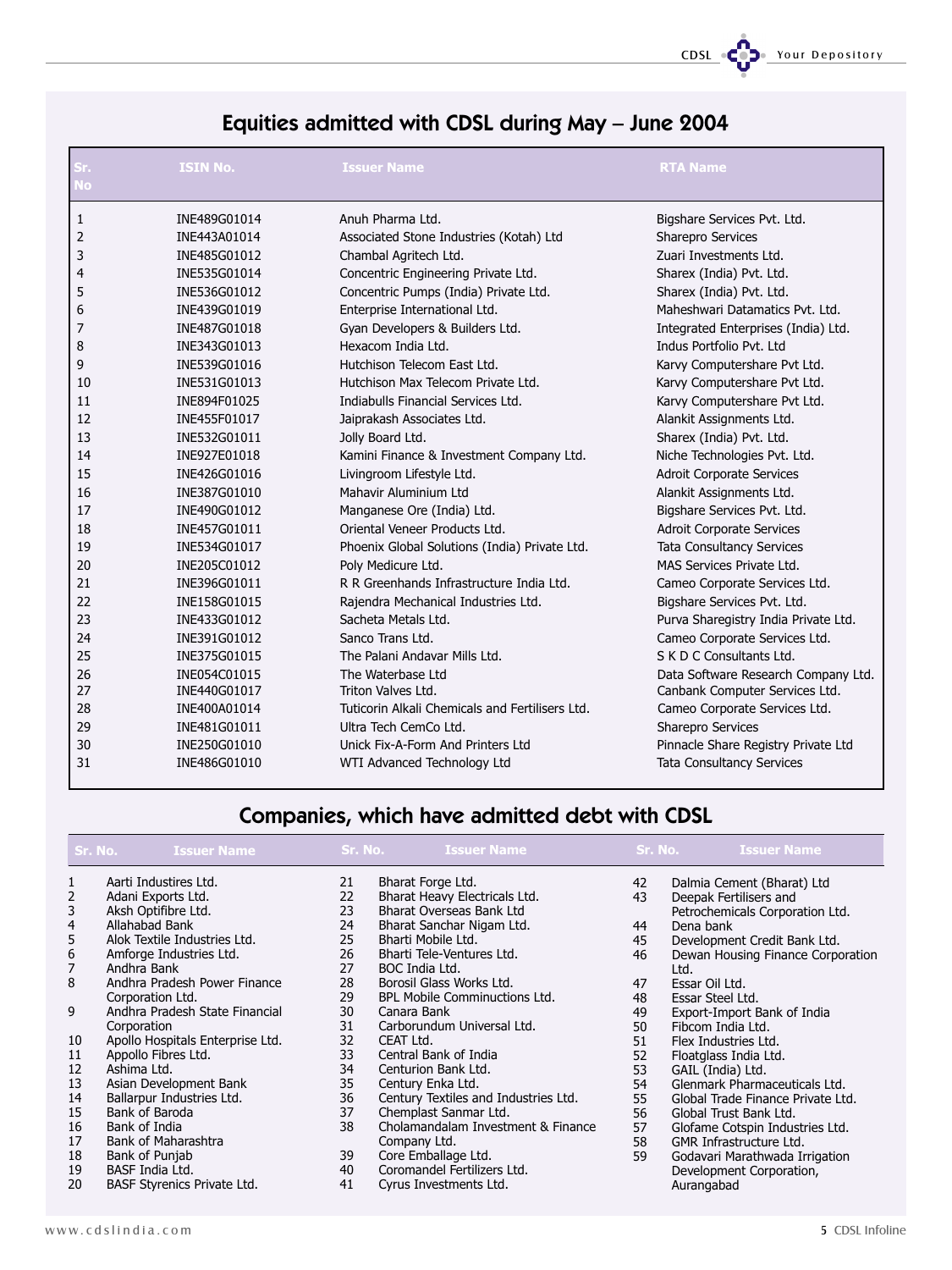

| Sr. No.    |                      | <b>Issuer Name</b>                                               | Sr. No.    | <b>Issuer Name</b>                                                      | Sr. No.    | <b>Issuer Name</b>                                                |
|------------|----------------------|------------------------------------------------------------------|------------|-------------------------------------------------------------------------|------------|-------------------------------------------------------------------|
| 60         |                      | Grasim Industries Ltd.                                           | 123        | Lokhandwala Hotels Private Ltd.                                         | 188        | Southern Electricity Supply                                       |
| 61         |                      | Grid Corporation of Orissa Ltd.                                  | 124        | Lord Krishna Bank Ltd.                                                  |            | Company of Orissa Ltd.                                            |
| 62         |                      | Gujarat Narmada Valley Fertilizers                               | 125        | Lupin Ltd.                                                              | 189        | Srei International Finance Ltd.                                   |
| 63         | Company Limted       | Gujarat Ambuja Cements Ltd.                                      | 126<br>127 | Madhya Pradesh Financial Corporation<br>Madras Cements Ltd.             | 190<br>191 | State Bank of Hyderabad<br>State Bank of India                    |
| 64         | Gujarat Borosil Ltd. |                                                                  | 128        | Maharashtra Krishna Valley Development                                  | 192        | State Bank of Indore                                              |
| 65         |                      | Gujarat Gas Company Ltd.                                         |            | Corporation                                                             | 193        | State Bank of Travancore                                          |
| 66         |                      | Gujarat Industrial Investment                                    | 129        | Maharashtra Patbandhare Vittiya Company                                 | 194        | Steel Authority of India Ltd.                                     |
|            | Corporation Ltd.     |                                                                  |            | Ltd.                                                                    | 195        | Sterlite Industries (India) Ltd.                                  |
| 67         |                      | Gujarat State Energy Generation Ltd.                             | 130        | Maharashtra State Financial Corporation                                 | 196        | Sterlite Opportunities and Ventures                               |
| 68         |                      | Gujarat State Petronet Ltd.                                      | 131        | Maharashtra State Road Development                                      |            | Ltd.                                                              |
| 69         | GVK Industries Ltd.  |                                                                  |            | Corporation Ltd.                                                        | 197        | Surya Roshni Ltd.                                                 |
| 70<br>71   |                      | Haren Textiles Limted                                            | 132<br>133 | Mahavir Spinning Mills Ltd.<br>Mahindra & Mahindra Ltd.                 | 198<br>199 | Syndicate Bank                                                    |
| 72         | <b>HDFC Bank</b>     | Hero Briggs & Stratton Auto Priavate Ltd. 134                    |            | Majestic Auto Ltd.                                                      | 200        | Tamil Nadu Electricity Board<br>Tamil Nadu Industrial Development |
| 73         |                      | Hindalco Industries Ltd.                                         | 135        | Maruti Udyog Ltd.                                                       |            | Corporation Ltd.                                                  |
| 74         |                      | Hindustan Aeronautics Ltd.                                       | 136        | Mecon Ltd.                                                              | 201        | Tamil Nadu Petroproducts Ltd.                                     |
| 75         |                      | Hindustan Construction Company Ltd.                              | 137        | Mercator Lines Ltd.                                                     | 202        | Tamil Nadu Road Development                                       |
| 76         |                      | Hindustan Copper Ltd.                                            | 138        | Mindteck (India) Ltd.                                                   |            | Company Ltd.                                                      |
| 77         | Hindustan Lever Ltd. |                                                                  | 139        | Moser Baer Ltd.                                                         | 203        | Tamil Nadu Urban Development                                      |
| 78         |                      | Hindustan Petroleum Corporation Ltd.                             | 140        | N R Agarwal Industries Ltd.                                             |            | Fund                                                              |
| 79         | HMT Ltd.             |                                                                  | 141        | Narmada Cement Company Ltd.                                             | 204        | Tata AutoComp Systems Ltd                                         |
| 80         | Corporation Ltd.     | Housing and Urban Development                                    | 142<br>143 | Narmada Chematur Petrochemicals Ltd.<br>National Aluminium Company Ltd. | 205<br>206 | Tata Chemicals Ltd.                                               |
| 81         |                      | Housing Development Finance                                      | 144        | National Bank for Agriculture and Rural                                 |            | Tata Engineering and Locomotive<br>Company Ltd.                   |
|            | Corporation Ltd.     |                                                                  |            | Development                                                             | 207        | Tata Finance Ltd.                                                 |
| 82         | ICICI Bank Ltd.      |                                                                  | 145        | National Fertilizers Ltd.                                               | 208        | Tata Industries Ltd.                                              |
| 83         |                      | ICICI Home Finance Company Ltd.                                  | 146        | National Housing Bank                                                   | 209        | Tata International Ltd.                                           |
| 84         |                      | ICICI Securities & Finance Company                               | 147        | National Hydroelectric Power Corporation Ltd. 210                       |            | Tata Investment Corporation Ltd.                                  |
|            | Ltd.                 |                                                                  | 148        | National Textile Corporation Ltd.                                       | 211        | Tata Power Company Ltd.                                           |
| 85         | IDBI Bank Ltd.       |                                                                  | 149        | National Thermal Power Corporation Ltd.                                 | 212        | Tata SSL Ltd.                                                     |
| 86         | Idea Cellular Ltd.   |                                                                  | 150        | Neelachal Ispat Nigam Ltd.                                              | 213        | Tata Tea Ltd.                                                     |
| 87<br>88   | IFCI Ltd.            |                                                                  | 151<br>152 | Neyveli Lignite Corpration Ltd.<br>Nicholas Piramal India Ltd           | 214<br>215 | Television Eighteen India Ltd.                                    |
| 89         | India Cements Ltd.   | Indian Aluminium Company Ltd.                                    | 153        | NIIT Ltd.                                                               | 216        | The Arvind Mills Ltd.<br>The Associated Cement Companies          |
| 90         |                      | Indian Farmers Fertiliser Cooperative                            | 154        | Nirma Ltd.                                                              |            | Ltd.                                                              |
|            | Ltd.                 |                                                                  | 155        | Nishkalp Investments & Trading Co Ltd.                                  | 217        | The Bank of Rajasthan Ltd.                                        |
| 91         |                      | Indian Oil Corporation Ltd.                                      | 156        | Noida Toll Bridge Company Ltd.                                          | 218        | The Catholic Syrian Bank Ltd.                                     |
| 92         |                      | Indian Overseas Bank                                             | 157        | North Eastern Electric Power Corporation                                | 219        | The Dhanalakshmi Bank Ltd.                                        |
| 93         |                      | Indian Railway Financial Corporation                             |            | Ltd.                                                                    | 220        | The Electro-Medical & Allied                                      |
|            | Ltd.                 |                                                                  | 158        | North Eastern Electricity Supply Company of                             |            | Industries Ltd.                                                   |
| 94<br>95   |                      | Indian Rayon and Industries Ltd.<br>Indo Gulf Corporation Ltd.   | 159        | Orissa Ltd.<br>Nuclear Power Corporation Ltd.                           | 221<br>222 | The Federal Bank Ltd.<br>The Indian Hotels Company Ltd.           |
| 96         |                      | Indo Rama Synthetics (India) Ltd.                                | 160        | Oriental Bank of Commerce                                               | 223        | The Indian Iron & Steel Company                                   |
| 97         | IndusInd Bank Ltd.   |                                                                  | 161        | Orissa Polyfibres Ltd.                                                  |            | Ltd.                                                              |
| 98         |                      | Industrial Development Bank of India                             | 162        | Panatone Finvest Ltd.                                                   | 224        | The Indian Seamless Metal Tubes                                   |
| 99         |                      | Infrastructure Development Finance                               | 163        | Phillips Carbon Black Ltd.                                              |            | Ltd.                                                              |
|            | Company Ltd.         |                                                                  | 164        | Power Finance Corporation Ltd.                                          | 225        | The Kolkata Municipal Corporation                                 |
| 100        |                      | Infrastructure Leasing & Financial                               | 165        | Power Grid Corporation of India Ltd.                                    | 226        | The Paper Products Ltd.                                           |
|            | Services Ltd.        |                                                                  | 166        | Prism Cement Ltd.                                                       | 227        | The South Indian Bank Ltd.                                        |
| 101<br>102 | ING Vysya Bank Ltd.  | Inox Air Products Ltd.                                           | 167<br>168 | PSL Holdings Ltd.<br>Pudumjee Pulp & Paper Mills Ltd.                   | 228<br>229 | Thomson Press (India) Ltd.<br>Torrent Pharmaceuticals Ltd.        |
| 103        |                      | Irama Estates Private Ltd.                                       | 169        | Punjab & Sind Bank                                                      | 230        | <b>UCO Bank</b>                                                   |
| 104        |                      | ITC Bhadrachalam Paperboards Ltd.                                | 170        | Punjab National Bank                                                    | 231        | Uniflex Cables Ltd.                                               |
| 105        | ITI Ltd.             |                                                                  | 171        | Punjab State Electricity Board                                          | 232        | Union Bank of India                                               |
| 106        |                      | Jain Irrigation Systems Ltd.                                     | 172        | Rajasthan State Industrial Development &                                | 233        | United Western Bank Ltd.                                          |
| 107        |                      | Jawaharlal Nehru Port Trust                                      |            | Investment Corporation Ltd.                                             | 234        | UTI Bank Ltd.                                                     |
| 108        |                      | Jindal Steel & Power Ltd.                                        | 173        | Raymond Ltd.                                                            | 235        | Vanasthali Textile Industries Ltd.                                |
| 109        |                      | Jindal Vijaynagar Steel Ltd.                                     | 174        | Recron Synthetics Ltd.                                                  | 236        | Varun Shipping Company Ltd.                                       |
| 110<br>111 |                      | Karnataka State Financial Corporation                            | 175<br>176 | Reliance Capital Ltd.<br>Reliance Industries Ltd.                       | 237<br>238 | Vijaya Bank<br>Visakhapatnam Muncipal                             |
| 112        |                      | Kerala Power Finance Corporation Ltd.<br>Kesoram Industries Ltd. | 177        | Reliance Power Ltd.                                                     |            | Corporation                                                       |
| 113        |                      | Konkan Railway Corporation Ltd.                                  | 178        | Rural Electification Corporation Ltd.                                   | 239        | Welspun Gujarat Stahl Rohren Ltd.                                 |
| 114        |                      | KPL International Ltd.                                           | 179        | Sardar Sarovar Narmada Nigam Ltd.                                       | 240        | Welspun India Ltd.                                                |
| 115        |                      | Krishna Bhagya Jal Nigam Ltd.                                    | 180        | Saurashtra Cement Limited                                               | 241        | Welspun Syntex Ltd.                                               |
| 116        | KSB Pumps Ltd.       |                                                                  | 181        | Shamken Multifab Ltd.                                                   | 242        | Western Electricity Supply Company                                |
| 117        | Lafarge India Ltd.   |                                                                  | 182        | Shanti Gears Ltd.                                                       |            | of Orissa Ltd.                                                    |
| 118        |                      | Lanco Kondapalli Power Private Ltd.                              | 183        | Shree Rama Multi-Tech Ltd.                                              | 243        | Whirlpool of India Ltd.                                           |
| 119        | Larsen & Toubro Ltd. |                                                                  | 184        | Silverline Technologies Ltd.                                            | 244        | Wockhardt Life Sciences Ltd.                                      |
| 120<br>121 | Leaseplan India Ltd. | LIC Housing Finance Ltd.                                         | 185<br>186 | SKF Bearings India Ltd.<br>Small Industrial Development Bank of India   | 245<br>246 | Wockhardt Ltd.<br>World Resorts Limited                           |
| 122        |                      | Livewell Home Finance Ltd.                                       | 187        | South Asian Petrochem Ltd.                                              | 247        | Zydus Cadilla Healthcare Ltd.                                     |
|            |                      |                                                                  |            |                                                                         |            |                                                                   |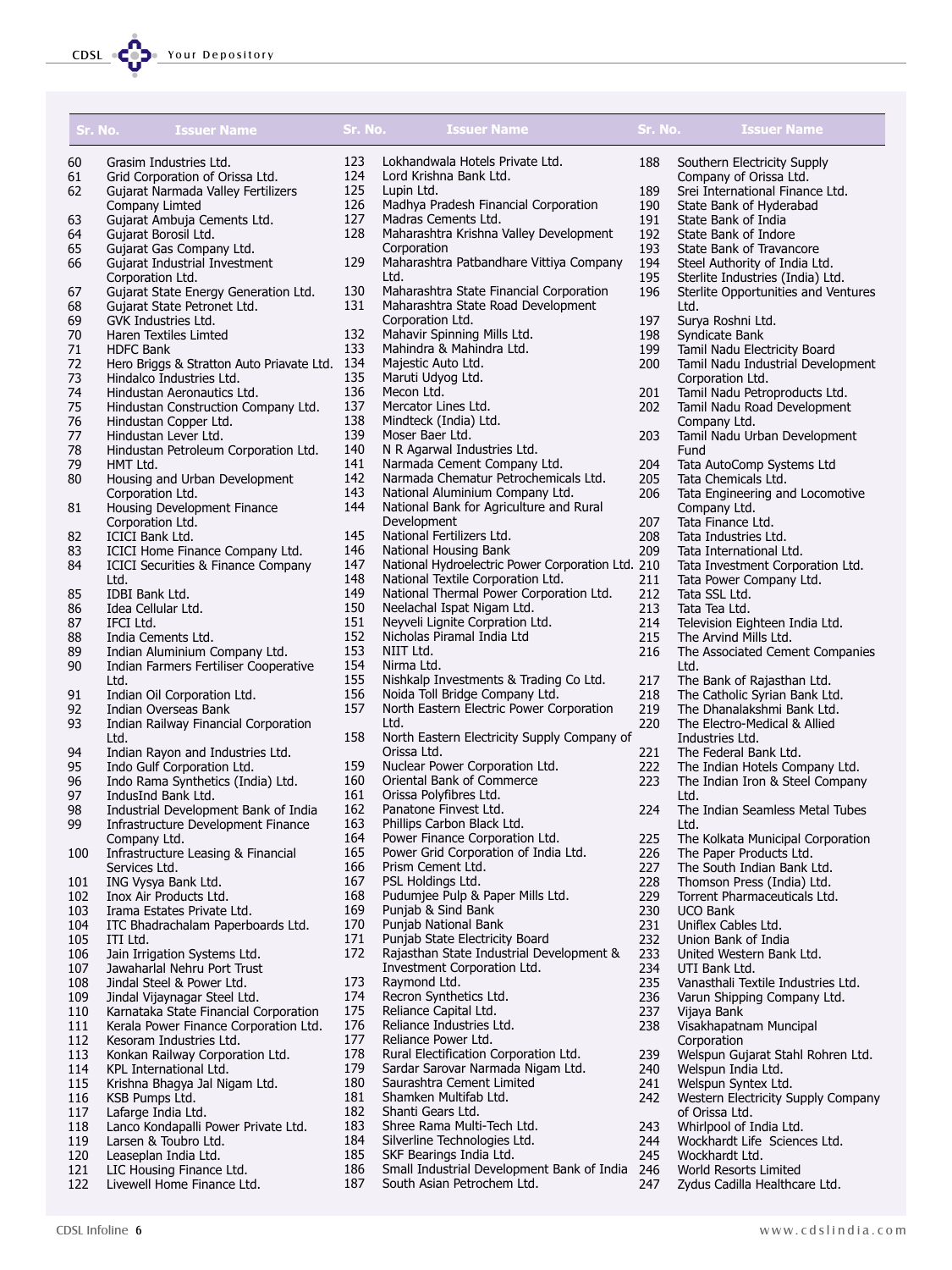CDSL CODE Your Depository

### Depository Participants (DP) connected with CDSL

|          | <b>Sr. No. Depository Participant Name</b>                                   |            | Sr. No. Depository Participant Name                                    |            | <b>Sr. No. Depository Participant Name</b>                               |
|----------|------------------------------------------------------------------------------|------------|------------------------------------------------------------------------|------------|--------------------------------------------------------------------------|
| 1        | A.C.Choksi Share Brokers Pvt. Ltd.                                           | 70         | HTS Securities (P) Ltd                                                 | 137        | Pragya Securities Pvt Ltd                                                |
| 2        | Abhipra Capital Ltd.                                                         | 71         | ICICI Bank Ltd.                                                        | 138        | Pratibhuti Viniyog Ltd.                                                  |
| 3<br>4   | ABN Amro Bank N.V<br>Accord Capital Markets Ltd.                             | 72<br>73   | IDBI Bank Ltd.<br>IIT Corporate Services Ltd.                          | 139<br>140 | Pratik Stock Vision Pvt Ltd.<br>Pruthvi Brokers & Share Holdings Pvt Ltd |
| 5        | Acme Shares & Stock Privte Ltd.                                              | 74         | IKAB Securities & Investment Ltd.                                      | 141        | PSE Securities Ltd.                                                      |
| 6        | Advani Share Brokers Pvt. Ltd.                                               | 75         | IKM Investor Services Ltd                                              | 142        | RBK Share Broking Ltd.                                                   |
| 7        | Ajay Natavarlal Securities Pvt Ltd.                                          | 76         | INA Stock Broking Co. Pvt. Ltd.                                        | 143        | RRS Shares & Stock Brokers Pvt Ltd                                       |
| 8        | Ajmera Associates Pvt Ltd                                                    | 77         | Indiabulls Securities Ltd.                                             | 144        | R.M. Share Trading Pvt. Ltd.                                             |
| 9        | Alankit Assignments Ltd.                                                     | 78         | Indsec Securities And Finance Ltd.                                     | 145        | R.N.Patwa Share & Stock Brokers (P) Ltd                                  |
| 10       | Allahabad Bank                                                               | 79         | Indus Portfolio Pvt. Ltd.                                              | 146        | Rajkot Nagarik Sahkari Bank Ltd.                                         |
| 11       | Amu Shares & Securities Ltd.                                                 | 80         | Indusind Bank Ltd.                                                     | 147        | Rashi Equisearch Pvt. Ltd.                                               |
| 12       | Anand Rathi Securities Pvt. Ltd.                                             | 81         | Infrastructure Leasing & Financial                                     | 148        | Reliance Capital Ltd.                                                    |
| 13       | Angel Broking Ltd.                                                           |            | Services Ltd                                                           | 149        | Renaissance Securities Ltd.                                              |
| 14<br>15 | Asian Markets Securities Pvt. Ltd.<br>Asit C. Mehta Investment Intermediates | 82<br>83   | Integrated Master Securities Ltd.<br>Inter Connected Stock Exchange Of | 150<br>151 | Rooshnil Securities Pvt Ltd<br>S.P. Jain Securities Pvt. Ltd.            |
|          | Ltd.                                                                         |            | India Ltd                                                              | 152        | Sahara India Financial Corporation Ltd.                                  |
| 16       | B D Shah Securities Ltd.                                                     | 84         | Inventure Growth & Securities Ltd                                      | 153        | Saikripa Securities Ltd.                                                 |
| 17       | B M Gandhi Securities Pvt Ltd                                                | 85         | ISJ Securities Pvt. Ltd.                                               | 154        | Sam Global Securities Ltd.                                               |
| 18       | B R Jalan Securities Pvt. Ltd.                                               | 86         | JGA Shah Shares Brokers Pvt Ltd                                        | 155        | Saurashtra Capital Services Pvt Ltd                                      |
| 19       | Babubhai Purushottamdas Stock Brokers                                        | 87         | J G Shah Financial Consultants Pvt. Ltd.                               | 156        | SDFC Securities Ltd.                                                     |
|          | Pvt Ltd                                                                      | 88         | Janata Sahakari Bank Ltd., Pune                                        | 157        | Seema Securities Pvt. Ltd.                                               |
| 20       | Bangalore Stock Exchange Ltd.                                                | 89         | Joindre Capital Services Ltd.                                          | 158        | Seeta Portfolio Management Pvt Ltd                                       |
| 21       | Bank Of Baroda                                                               | 90<br>91   | <b>JSEL Securities Ltd.</b>                                            | 159        | Select Stock Brokers Ltd.<br>Shah Investor's Home Ltd.                   |
| 22<br>23 | Bank Of India<br>Bank Of Maharashtra                                         |            | Jyoti Jain Investment & Finance Co Pvt<br>Ltd                          | 160<br>161 | Shilpa Stock Brokers Pvt. Ltd.                                           |
| 24       | BCB Brokerage Pvt. Ltd.                                                      | 92         | K & A Securities Pvt Ltd                                               | 162        | Shreepati Holdings & Finance Pvt Ltd                                     |
| 25       | Bhavik Rajesh Khandhar Shares & Stock                                        | 93         | K Damani Securities Pvt Ltd                                            | 163        | Siddhi Shares Pvt. Ltd.                                                  |
|          | <b>Brokers P Ltd</b>                                                         | 94         | K G Vora Securities Ltd                                                | 164        | Sino Securities Pvt Ltd                                                  |
| 26       | Birla Sun Life Securities Ltd.                                               | 95         | K M Jain Stock Brokers Pvt Ltd                                         | 165        | SKP Securities Ltd.                                                      |
| 27       | BLB Ltd.                                                                     | 96         | K.Jayantilal Securities Pvt. Ltd.                                      | 166        | SKSE Securities Ltd.                                                     |
| 28       | <b>BNR Capital Services Pvt Ltd</b>                                          | 97         | Kalpataru Multiplier Ltd.                                              | 167        | SMIFS Securities Ltd.                                                    |
| 29       | BOI Shareholding Ltd.                                                        | 98         | Kantilal Chhaganlal Securities Pvt. Ltd.                               | 168        | SMK Shares And Stock Broking Pvt. Ltd.                                   |
| 30       | Bonanza Stock Brokers Ltd                                                    | 99         | Karvy Consultants Ltd.                                                 | 169        | Som Datt Securities Ltd                                                  |
| 31       | Bright Shares And Stocks Pvt. Ltd.                                           | 100        | Kaushik Shah Shares And Securities Ltd.                                | 170        | SPS Share Brokers Pvt. Ltd.                                              |
| 32       | C.R.Kothari And Sons Shares & Stock<br>Brokers (P) Ltd                       | 101<br>102 | Keynote Capitals Ltd.<br>Khambatta Securities Ltd.                     | 171<br>172 | Standard Chartered Bank Ltd.<br>State Bank Of India                      |
| 33       | Capstocks And Securities (India) Pvt Ltd                                     | 103        | Kisan Ratilal Choksey Shares And                                       | 173        | State Bank Of Indore                                                     |
| 34       | CD Equisearch Pvt. Ltd.                                                      |            | Securities Pvt Ltd                                                     | 174        | Steel City Securities Ltd.                                               |
| 35       | Centurion Bank Ltd.                                                          | 104        | KNC Shares & Securities Pvt Ltd                                        | 175        | Stock Holding Corporation Of India Ltd.                                  |
| 36       | Chugh Securities Pvt Ltd                                                     | 105        | <b>Kotak Securities</b>                                                | 176        | Sunidhi Consultancy Services Pvt.Ltd                                     |
| 37       | Churiwala Securities Pvt. Ltd.                                               | 106        | LKP Shares & Securities Ltd                                            | 177        | Suresh Rathi Securities Pvt. Ltd.                                        |
| 38       | CIL Securities Ltd.                                                          | 107        | Lohia Securities Ltd.                                                  | 178        | Sushil Finance Consultants Ltd.                                          |
| 39       | Citibank N.A.                                                                | 108        | LSE Securities Ltd.                                                    | 179        | SVV Shares & Stock Brokers Pvt. Ltd.                                     |
| 40<br>41 | CLSA India Ltd.<br>CNB Finwiz Ltd.                                           | 109<br>110 | M Prasad & Co. Ltd<br>M R Share Broking Pvt Ltd                        | 180        | Sykes & Ray Equities (India) Ltd.<br>Techno Shares & Stocks Ltd          |
| 42       | Cochin Stock Brokers Ltd.                                                    | 111        | M/S. Jitendra J. Bhabhera                                              | 181<br>182 | The Akola Janata Commercial Coop.                                        |
| 43       | Dalal & Broacha Stock Broking Pvt. Ltd.                                      | 112        | M/S. Sanjay C. Baxi                                                    |            | Bank Ltd, Akola                                                          |
| 44       | Dalmia Securities Ltd.                                                       | 113        | Madras Stock Exchange Ltd.                                             | 183        | The Bank Of Rajasthan Ltd.                                               |
| 45       | DBS Capital Markets Pvt Ltd                                                  | 114        | Maheshwari Equity Brokers Pvt. Ltd.                                    | 184        | The Cosmos Cooperative Bank Ltd.                                         |
| 46       | Deutsche Bank Ag                                                             | 115        | Malti Securities Pvt. Ltd.                                             | 185        | The Greater Bombay Co-Operative Bank                                     |
| 47       | Dimensional Securities Pvt Ltd                                               | 116        | Manali Trading & Holdings Pvt. Ltd                                     |            | Ltd.                                                                     |
| 48       | Dindayal Biyani Stock Brokers Ltd.                                           | 117        | Mangal Keshav Securities Ltd.                                          | 186        | The Hongkong And Shanghai Banking                                        |
| 49       | DJS Stock And Shares Ltd.                                                    | 118        | Maniput Investments Pvt Ltd                                            |            | Corpn. Ltd                                                               |
| 50       | DSE Financial Services Ltd                                                   | 119<br>120 | Manubhai Mangaldas Securites Pvt Ltd.<br>Master Capital Services Ltd   | 187        | The Hyderabad Stock Exchange Ltd.<br>The J & K Bank Ltd.                 |
| 51<br>52 | Dynamic Equities Pvt Ltd<br>East India Securities Ltd.                       | 121        | Mehta Vakil And Company Pvt. Ltd.                                      | 188<br>189 | The Omniscient Securities Pvt Ltd.                                       |
| 53       | Emkay Share & Stock Brokers Pvt Ltd                                          | 122        | MLR Securities Pvt. Ltd.                                               | 190        | The South Indian Bank Ltd.                                               |
| 54       | Enam Securities Pvt. Ltd.                                                    | 123        | Money Care Securities And Financial                                    | 191        | The Stock Exchange, Ahmedabad                                            |
| 55       | <b>Exponential Financial Services Pvt Ltd</b>                                |            | Services Ltd                                                           | 192        | The United Western Bank Ltd.                                             |
| 56       | <b>Express Securities Pvt Ltd</b>                                            | 124        | Mother India Securities Pvt Ltd                                        | 193        | Total Securities Ltd.                                                    |
| 57       | Finance Monitor (India) Pvt Ltd                                              | 125        | Motilal Oswal Securities Ltd.                                          | 194        | Union Bank Of India                                                      |
| 58       | Fortis Securities Ltd.                                                       | 126        | MPSE Securities Ltd.                                                   | 195        | UTI Bank Ltd.                                                            |
| 59       | G M Bosu & Co Pvt Ltd                                                        | 127        | Mukesh Babu Securities Ltd.                                            | 196        | UTI Securities Ltd.                                                      |
| 60       | Gandhi Securities And Investment Pvt Ltd.                                    | 128        | Nagar Urban Co-Operative Bank Ltd.,                                    | 197        | Uttam Financial Services Ltd.                                            |
| 61       | Global Trust Bank Ltd.                                                       |            | Ahmednagar                                                             | 198        | Vadodara Stock Exchange - Clearing                                       |
| 62       | Globe Capital Market Ltd.                                                    | 129        | Navkar Share & Stock Brokers Pvt Ltd                                   |            | House                                                                    |
| 63<br>64 | Grishma Securities Pvt Ltd<br>Gupta Equities Pvt. Ltd.                       | 130<br>131 | Nirmal Bang Securities Pvt. Ltd.<br>Oracle Securities Pvt. Ltd.        | 199<br>200 | Vedika Securities Pvt Ltd<br>Vijan Share & Securities Pvt. Ltd.          |
| 65       | H T Nanavati Securities Pvt Ltd.                                             | 132        | Oriental Bank Of Commerce                                              | 201        | VNS Finance & Capital Services Ltd.                                      |
| 66       | Hasmukh Lalbhai Share Brokers Pvt Ltd                                        | 133        | Pashupati Capital Services Pvt Ltd                                     | 202        | Voque Commercial Co. Ltd.                                                |
| 67       | HDFC Bank Ltd.                                                               | 134        | PCS Securities Ltd.                                                    | 203        | Wallfort Share & Stock Brokers Ltd.                                      |

135 Prabhat Financial Services Ltd. 136 Prabhudas Lilladher Pvt Ltd

- 68 Hem Securities Ltd.
- 69 Hornic Investment Pvt Ltd
- 

204 Wellworth Shares And Stock Broking Ltd

205 Zuari Investments Ltd.